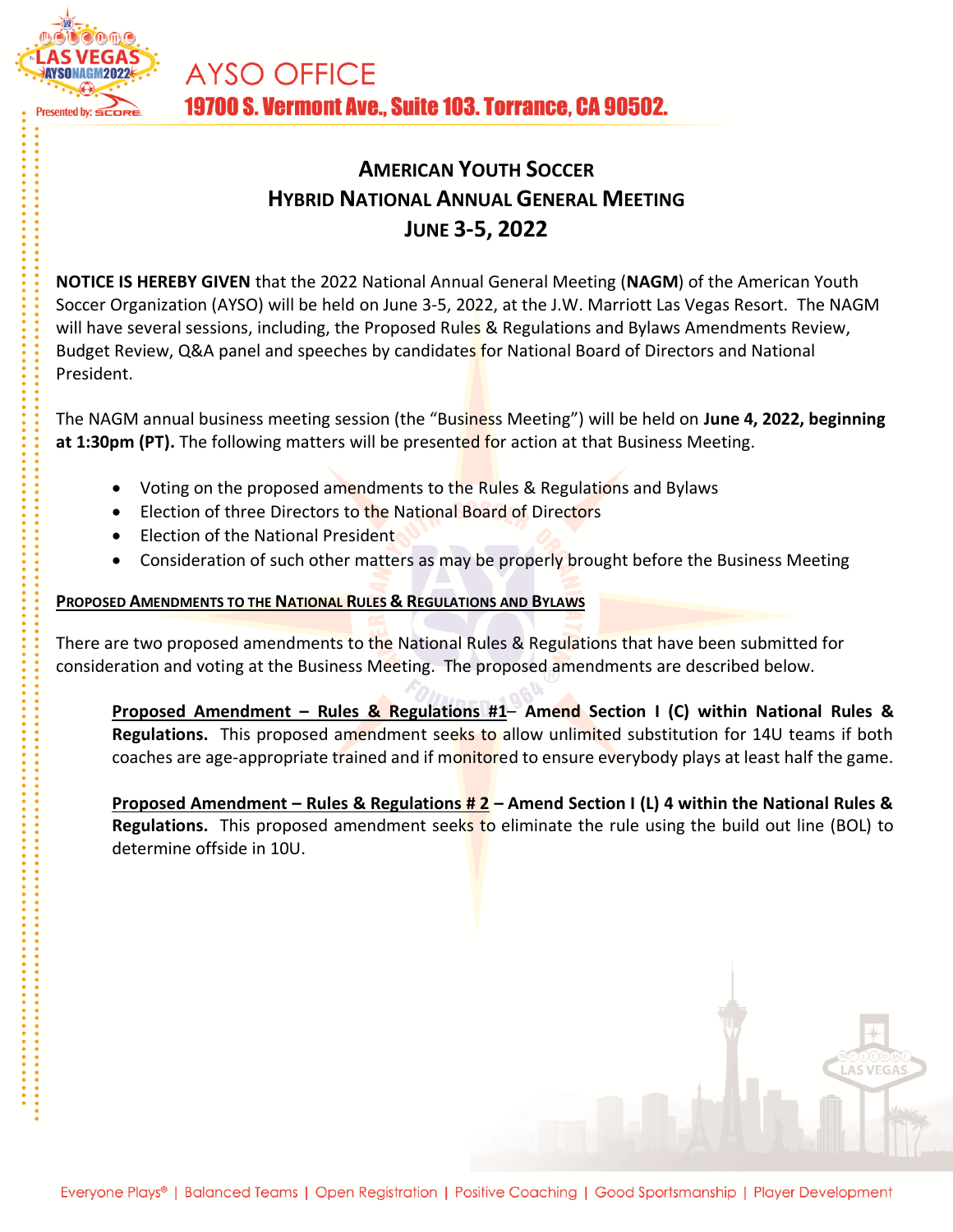

#### **ELECTION OF DIRECTORS AND THE NATIONAL PRESIDENT**

*Candidates for Director*. The following individuals have been nominated as candidates for election as **Directors** to the **National Board of Directors** in accordance with National Bylaw Sections 4.04(a) and 4.04(b).

- **Yvette Barrett**
- **Richard Buiteweg**
- **Cathy Farless**
- **Richard Goldberg**
- **Kris Graff**
- **Dan Howald**
- **Al Prado**

Members of the National Board of Directors whose terms will expire at the close of the 2022 NAGM are: **Yvette Barrett, Cathy Farless, and Dan Howald.** Therefore, three director positions are open in 2022.

Directors will be elected at the Business Meeting session starting at 1:30pm (PT) on Saturday June 4, 2022. The opportunity to nominate additional candidates for the National Board of Directors will be given at the NAGM Saturday morning Business Session on starting at 8am (PT) on Saturday, June 4, 2022. Any nominated candidate must be in attendance at the NAGM in person.

All absentee ballots must be received by the AYSO office either by email or mail by **May 27, 2022.** For information on absentee ballots please go to [www.aysonagm.org.](http://www.aysonagm.org/) Each Executive Member may vote for no more than three persons from the final list of National Board of Directors candidates. The three candidates with the greatest number of votes will be elected to the National Board of Directors for terms of three years.

*Candidates for National President.* AYSO Bylaws require that a candidate for National President be a member of the National Board of Directors. Therefore, the election of members to the National Board of Directors must precede the election of the National President in order to first determine who is eligible for the position.

The following individuals have been nominated as a candidate for election as the **National President** in accordance with Bylaw Sections 4.04(a) and 4.04(b):

- **Yvette Barrett** (subject to her being re-elected to the National Board of Directors); and
- **Michael Karon**

The opportunity to nominate additional candidates for National President in accordance with Bylaw Section 4.04(c) will be provided at the Business Meeting. Each Executive Member may only vote for one candidate  $VEGAS$ from the final list of candidates. If a candidate receives a majority of the votes cast for National President, such candidate will be elected as the National President for a one-year term. If, after the first ballot, none of the candidates receives a majority of the votes cast for National President, there shall be another vote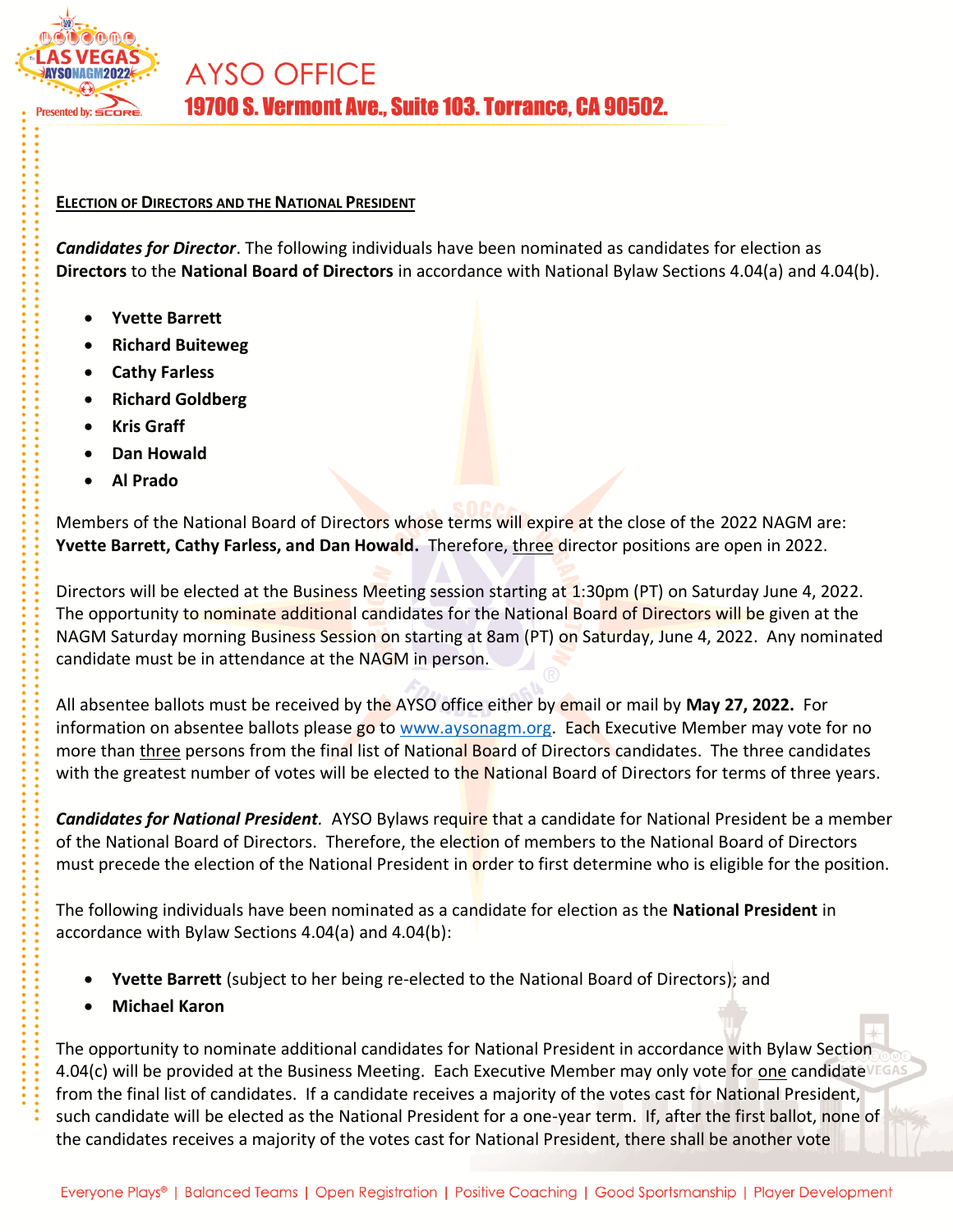

# **AYSO OFFICE** 19700 S. Vermont Ave., Suite 103. Torrance, CA 90502.

between the two candidates for National President who received the highest total of votes cast on the first ballot. The candidate receiving the highest total number of votes in such second ballot will be elected as the National President for a one-year term.

### **2022 NAGM INFORMATION BOOKLET AND AYSONAGM.ORG**

In addition to containing the proposed Bylaws and Rules & Regulations amendments, the 2022 NAGM Voting Information Booklet contains candidates' statements and information for the election of Directors and the National President. The 2022 NAGM Meetings Protocols and NAGM Proxy & Voting Information, including the deadlines for submitting proxies in advance of the NAGM and the deadline for Executive Members and Proxy Holders attending NAGM to register to vote at the Business Meeting will be available at [www.aysonagm.org.](http://www.aysonagm.org/)

**LAS VEGA**